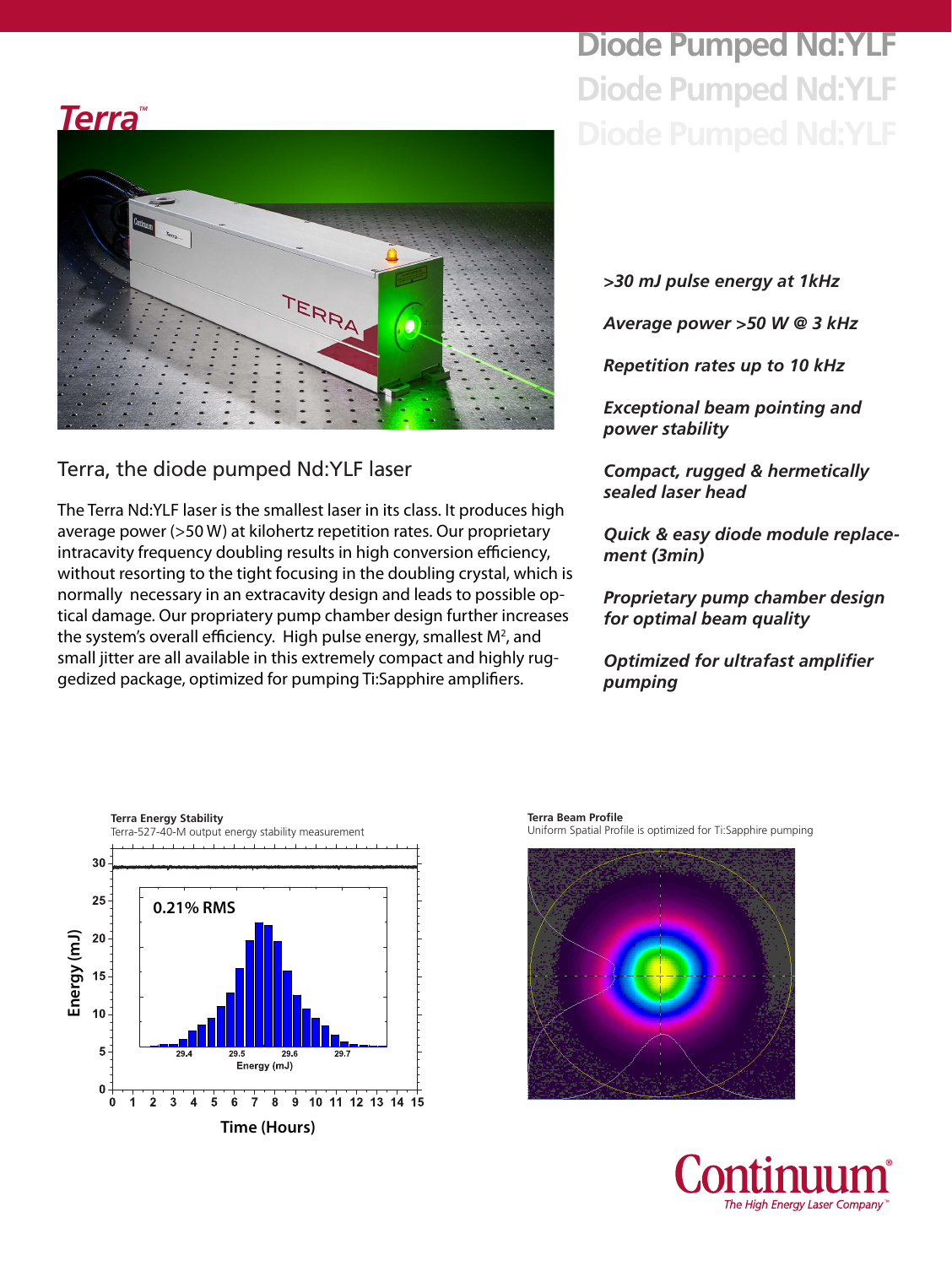# *Terra Specifications*

| <b>Description</b>                           | 527-50-M   | 527-40-M   | 527-30-M   | 527-20-M   |
|----------------------------------------------|------------|------------|------------|------------|
| Transverse Mode                              | <b>MM</b>  | <b>MM</b>  | <b>MM</b>  | <b>MM</b>  |
| Pulse Energy at 0.1-1 kHz (mJ) <sup>1</sup>  | 30         | 25         | 20         | 15         |
| Pulse Repetition Rate (kHz) <sup>2</sup>     | $0.1 - 10$ | $0.1 - 10$ | $0.1 - 10$ | $0.1 - 10$ |
| Average Power @ 3 kHz (W)                    | 50         | 40         | 30         | 20         |
| Pulsewidth (ns)                              | < 140      | < 150      | < 160      | < 170      |
| Energy Stability (% RMS)                     | < 0.5      | < 0.5      | < 0.5      | < 0.5      |
| Beam Pointing Stability (urad)               | $25$       | $25$       | $25$       | $25$       |
| Beam Diameter at Output (mm) <sup>3, 4</sup> | 2.5        | 2.5        | 2.5        | 2.5        |
| Beam Quality (M <sup>2</sup> )               | < 12       | < 12       | < 12       | < 12       |
| Beam Divergence (mrad) <sup>3</sup>          | 8          | 8          | 8          | 8          |
| Time Jitter (ns RMS)                         | $<$ 3      | $<$ 3      | $<$ 3      | $<$ 3      |
| Polarization (veritcal/horizontal)           | H          | н          | н          | н          |

Notes

1. All specifications at 1kHz uless otherwise noted

2. Single shot to 1 kHz available with external trigger

3. Typical measurement (±10%)

4. Measured at 13.5% level at output window

As a part of our continuous improvement program, all specifications are subject to change without notice.

#### Laser System Output Characteristics Terra 527-50-M Performance Curves